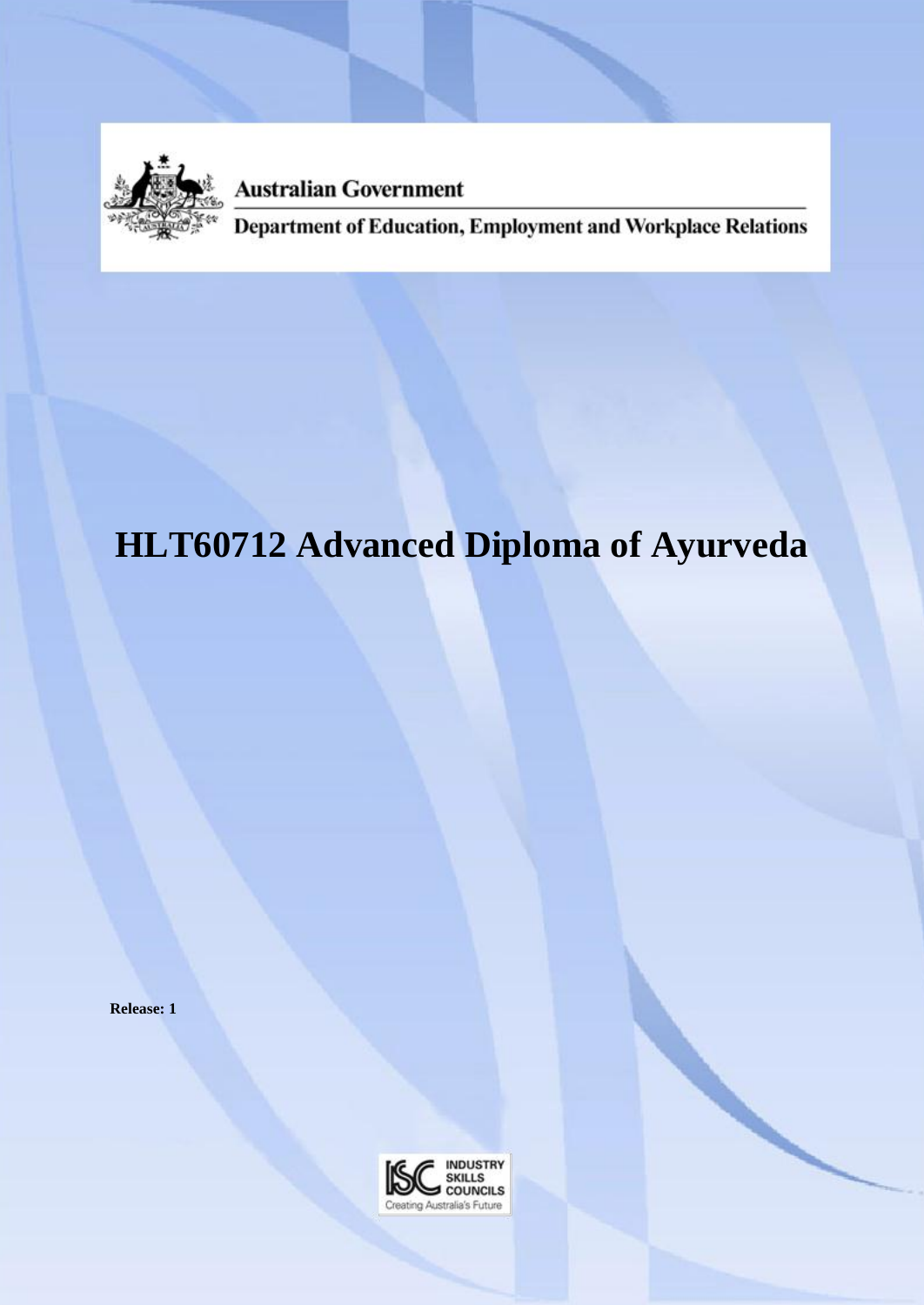#### **HLT60712 Advanced Diploma of Ayurveda**

#### **Modification History**

| HLT07 Version 4                                           | <b>HLT07 Version 5</b>                             | Comments                                                                                                            |
|-----------------------------------------------------------|----------------------------------------------------|---------------------------------------------------------------------------------------------------------------------|
| <b>HLT60707</b><br><b>Advanced Diploma</b><br>of Ayurveda | HLT60712<br><b>Advanced Diploma</b><br>of Ayurveda | Updated in V5 - Updated core units<br>HLTFA311A Apply first aid and<br>HLTWHS300A<br>Contribute to WHS<br>processes |

## **Description**

This qualification covers the skills needed to work as a practitioner in ayurvedic therapeutic and remedial treatments including ayurvedic herbal medicine, ayurvedic massage and ayurvedic nutrition advice. Occupational titles for these workers may include:

Ayurveda practitioner <br> • Ayurveda therapist

## **Pathways Information**

Not Applicable

## **Licensing/Regulatory Information**

Not Applicable

#### **Entry Requirements**

Not Applicable